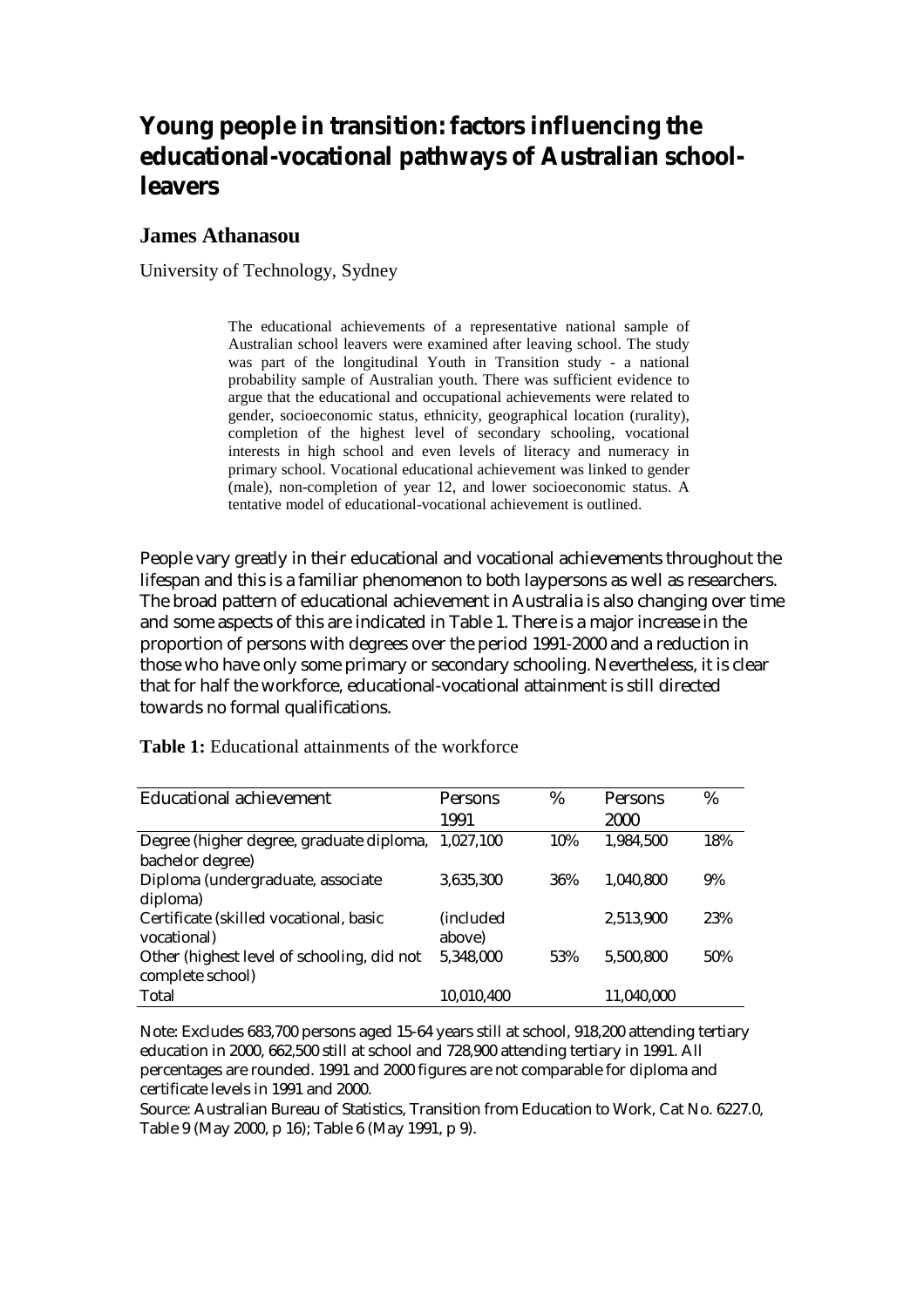Explanations for differences in achievement vary from individual differences in ability through to educational influences or distinct social causes. Holland (1997) has listed many characteristics of the person and the environment that influence vocational development and included: age, gender, ethnicity, geography, social class, physical assets or liabilities, educational level attained, intelligence and influence (1997, p 13).

Using a broad sociological framework, Gottfredson (1981) pointed out that public factors such as gender and prestige circumscribed and compromised career choices. She outlined how many career choices are stereotyped on the basis of masculinityfemininity or desired social standing and that people often settle for less than optimal careers. While she focused mainly on the accommodations that we make in our vocational development and not exclusively on the level of educational achievement, she has reported that interest types and status can account for educational attainment and variable income levels (see Gottfredson 1996; Gottfredson and Brown 1981).

In an Australian context, Long et al (1999) developed a model of influences on educational participation. They reported that family and personal characteristics (gender, parental education and occupation, family wealth, father's country of birth, residential location) interacted with school experiences and post-school expectations (school achievement, type of school system, parent and teacher expectations, friends' plans and self-concept of ability).

The purpose of this study is to explore factors that might contribute to the initial educational and occupational pathways of Australian schoolleavers. It is a meaningful topic for investigation because of its significance for the individual, the ramifications for the community, the implications for policy makers as well as for professionals in careers guidance, education and human resource development. While educational achievement has been investigated in schools and tertiary settings, it is not always the case that the initial educational-vocational achievements of a school cohort have been followed.

Educational-vocational achievement means the typical educational requirements of an occupation (eg a degree for an electrical engineer; an associate diploma for an electronics technician; a certificate for an electrician; and no formal qualification for a trades assistant). This is a practical index or description of educational achievement in terms of the eventual occupational outcome. It is recognised, however, that in many cases some persons might achieve educational and training qualifications but not use these in their chosen occupations, or be forced to accept jobs with lesser educational requirements. On the other hand, a smaller proportion of persons might be able to pursue some less regulated occupations without having completed typical levels of qualifications.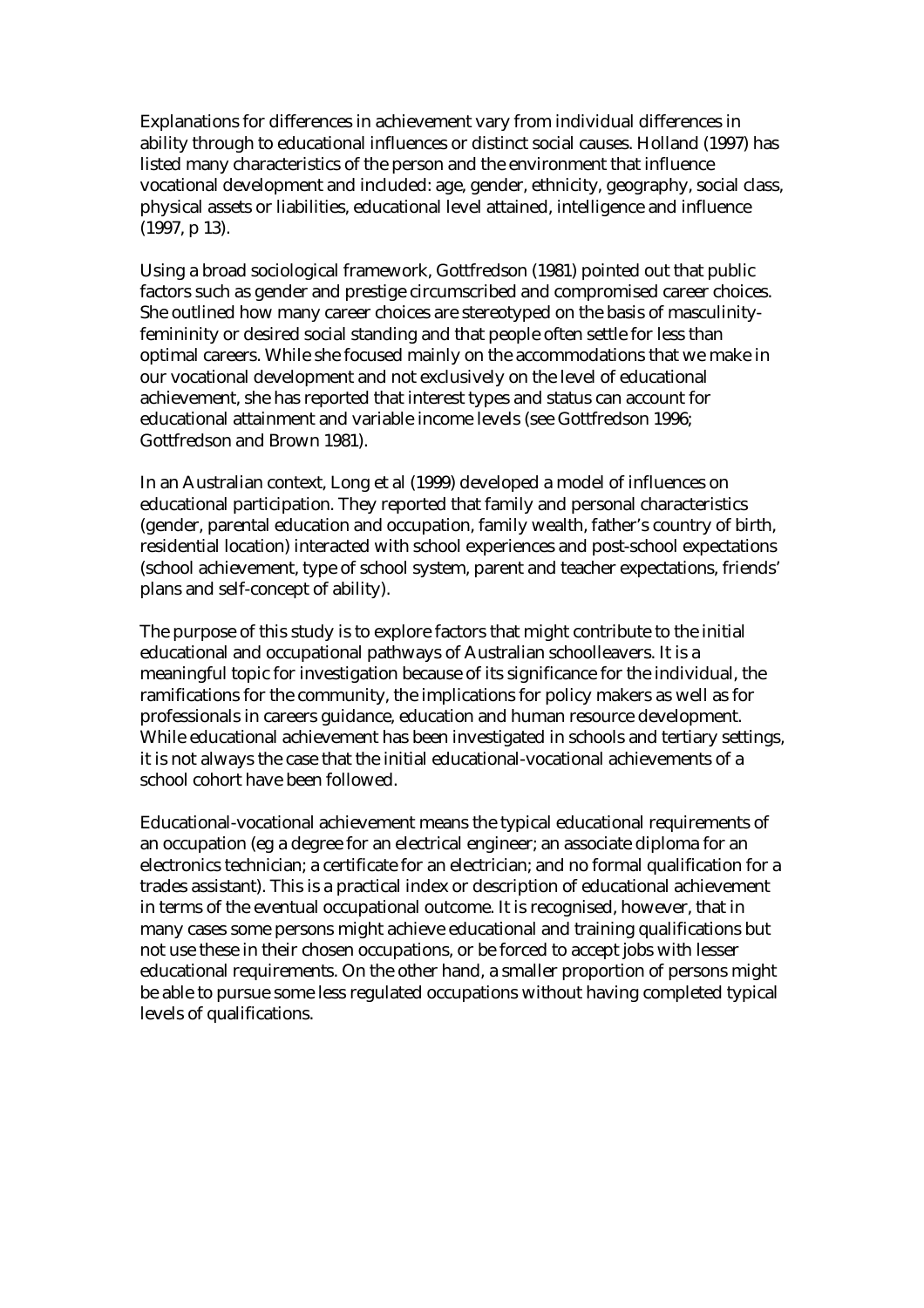



A tentative model for initial educational-vocational attainment was proposed at the outset (see Figure 1). It is a qualitative model and not a causal or structural equation model. The emphasis is on description because many of the factors (eg gender, ethnicity, socioeconomic status) do not have the additive properties that are essential for true measurement (see Michell 1999). Finally, it is a model that operates at the initial stage of one's career and it is recognised that there are additional factors (designated as error) that influence career transitions.

The focus is on the general level of occupational attainments (degree, diploma, certificate, or no formal qualification) in the first stages of one's career. It is argued that someone's level of educational achievement may be linked to (a) a wide range of public information about the person; (b) scholastic performance in areas of literacy and numeracy; and (c) vocational interests.

### **Youth in Transition**

This study uses the Youth in Transition data, which is an ongoing study of the vocational pathways of young Australians (see McKenzie 2000). The survey is made up of a cohort of young people born in 1970 and forms part of the Longitudinal Surveys of Australian Youth conducted by the Australian Council for Educational Research. The objective of the surveys was to indicate the main factors that affect personal, educational, vocational and social outcomes. A two-stage stratified probability sample involved a nationwide sample of schools that included government, independent and Catholic school systems. From each of these, 25 pupils were randomly selected. Participants were first contacted in schools and further data were collected by an annual mail survey over a ten-year period. The 1970 cohort is used in this study and was first assessed in 1980 and then followed up at yearly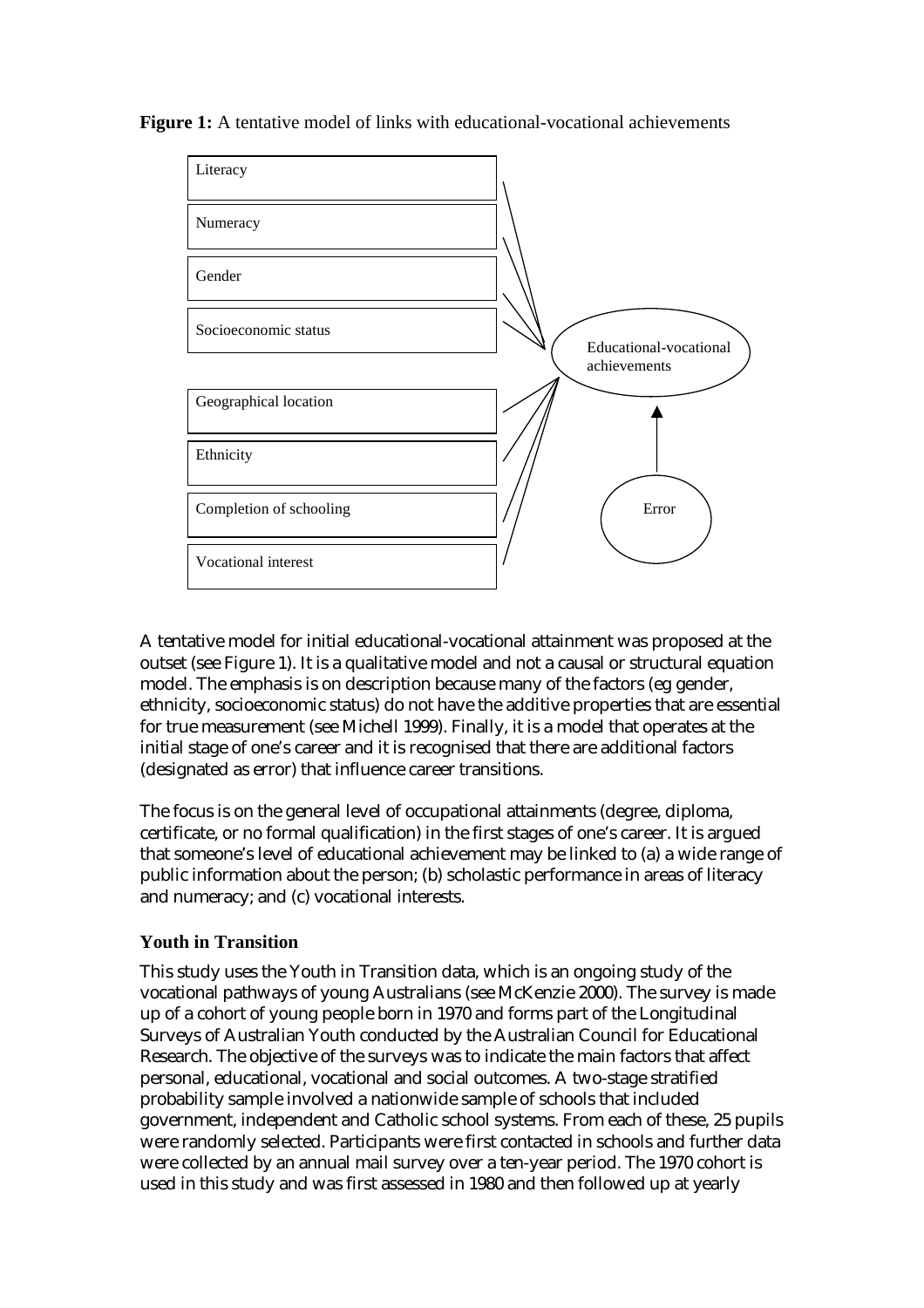intervals from 1985-1994. Lamb et al (1995, p 27) went so far as to say 'it represents one of the most substantial long-term studies of outcomes undertaken in Australia'. This study used the recently released data from this valuable historical database to describe key influences on one's educational achievement.

# **The study**

## *Participants*

The participants in this study comprised pupils (males=1436; female=1273) from the 1970 Youth in Transition cohort, who were first tested as part of the Australian Studies of School Performance in 1980. When contacted again in 1985, the mean age of the sample was 15.5 years (SD=0.3). Participants were followed up by mail annually and this study includes only those who were working full time. The numbers of participants varied from a minimum of 848 in 1985 to a maximum of 1314 in 1988 (1985 - 848; 1986 - 1086; 1987 - 1143; 1988 - 1314; 1989 - 1227; 1990 - 1132; 1991 - 1258).

## *Instrument*

The following demographic data were obtained by questionnaire:

- a) gender;
- b) whether or not students completed year 12;
- c) rurality at age 14 (defined in terms of population density in a local government area and categorised as quartiles, with the lowest quartile being rural and the highest quartile being urban);
- d) socioeconomic status in terms of the occupation of the male parent (rated from professional to unskilled worker, based on the occupational prestige scores of the Australian National University scale of Broom et al 1977);
- e) ethnicity (defined broadly in terms of father's country of birth and categorised as born in Australia, born in another English-speaking country, and born in a non-English speaking country).

The cohort had completed reading literacy and numeracy tests in their schools at age 10 as part of the Australian Studies in Scholastic Performance (see Bourke et al 1981). In 1985, participants also completed a brief vocational interest questionnaire (Ainley et al 1994; Athanasou 2001) that categorised their interests into the six Holland (1997) career categories (Realistic, Investigative, Artistic, Social, Enterprising and Conventional). Respondents were classified subsequently in terms of their highest score on one of the six career interests.

### *Procedure*

A follow-up mail survey was used to obtain the occupation of those who were working in 1991. The occupational status of the participants was then classified as requiring a degree, diploma or associate diploma, trade qualification or certificate, or no formal educational qualification. Cross-tabulations between the four levels of educational achievement were computed with demographic factors. This was only undertaken for those persons who were working at the time of the last follow-up survey in 1991. Analysis of variance was used to determine if there were differences in the level of literacy and numeracy recorded in 1980, when the cohort was 10 years old. The differences were tested using a non-parametric Kruskal-Wallis one-way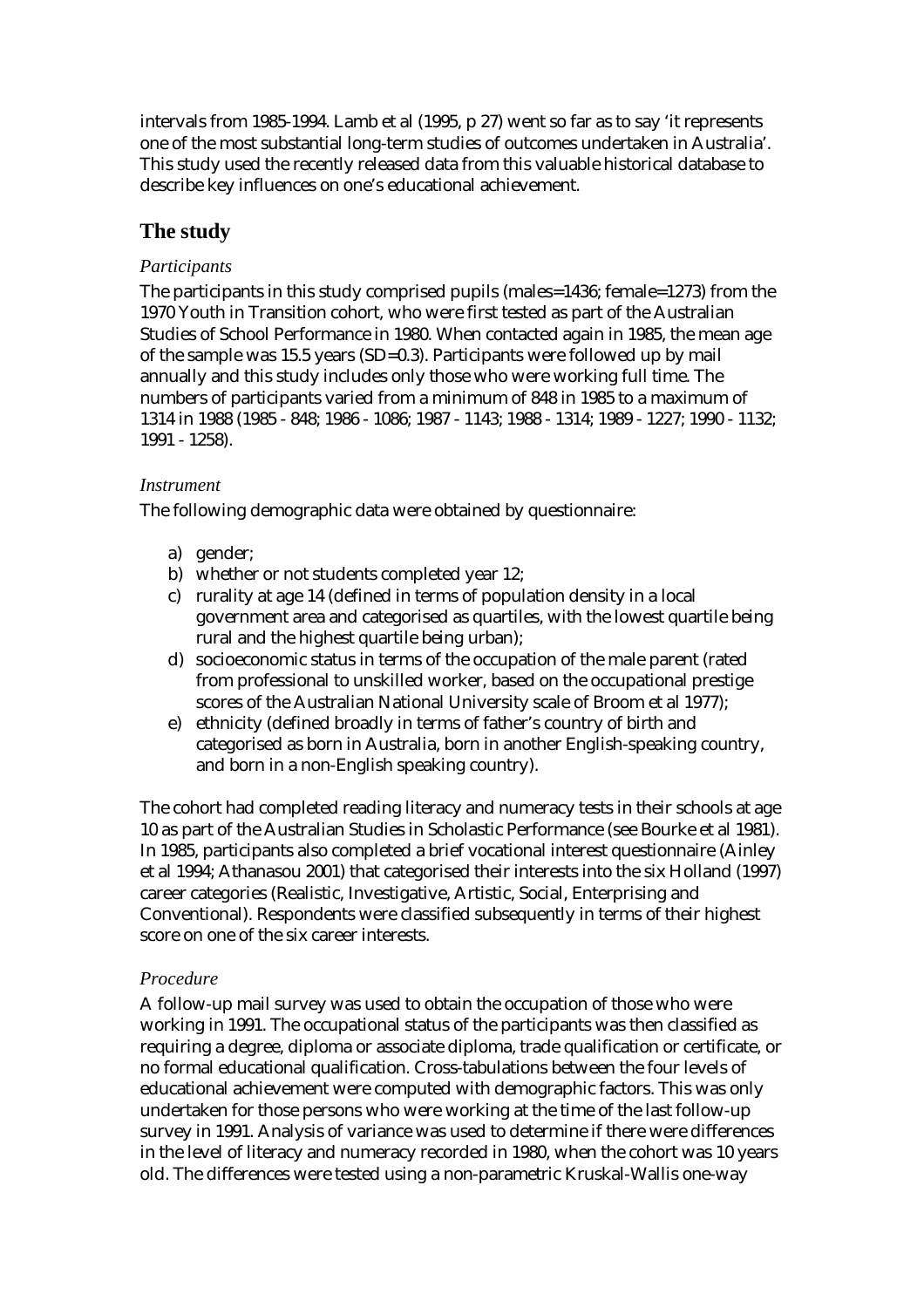analysis of variance on ranks because the tests of the assumptions concerning skewness and kurtosis were not satisfied.

### **Findings**

### *Overall findings*

In 1991 some 1258 participants responded to the follow-up survey. The educational achievements of the group were reflected in their occupational status in 1991. Just over 44% were working in an occupation that did not require a formal educational qualification (in rounded percentages: degree - 11%; diploma - 19%; certificate/trade - 26%; other - 44%). These proportions are consistent with the pattern set out in the table at the commencement of this paper for persons with a degree, but those with diploma/certificate/trade qualifications are over-represented and persons without qualification are under-represented (see Table 1).

#### *Specific influences on educational achievement*

#### (a) Literacy and numeracy

There were significant differences between the educational status of the four groups even in terms of their literacy (chi-square  $(H) = 55.7$ , df=3, p<0.00001) and numeracy (chi-square  $(H)$  =38.4, df=3, p<0.00001) at age 10. The mean scores on literacy and numeracy for those with degrees and diplomas were higher than for those with trade certificates and other qualifications. The other qualifications group was marginally higher than the trade-certificate group for both literacy and numeracy. The reasons for this are not clear and the results are illustrated in Figure 2.



**Figure 2:** Plots of literacy and numeracy means scores for full-time educational level (1=degree; 2=diploma; 3=certificate-trade; 4=other)

### (b) Gender

There were statistically significant differences (chi-square  $= 40.3$ , df  $= 3$ , p $< 0.00001$ ) in the distribution of males (N=574) and females (N=684) across the four educational groups. The proportion of females working in occupations with a requirement for a degree was double that of males; there were more females in occupations with diplomas; less females in occupations requiring trade or certificate qualifications; and almost equal proportions in other qualifications (see Table 2).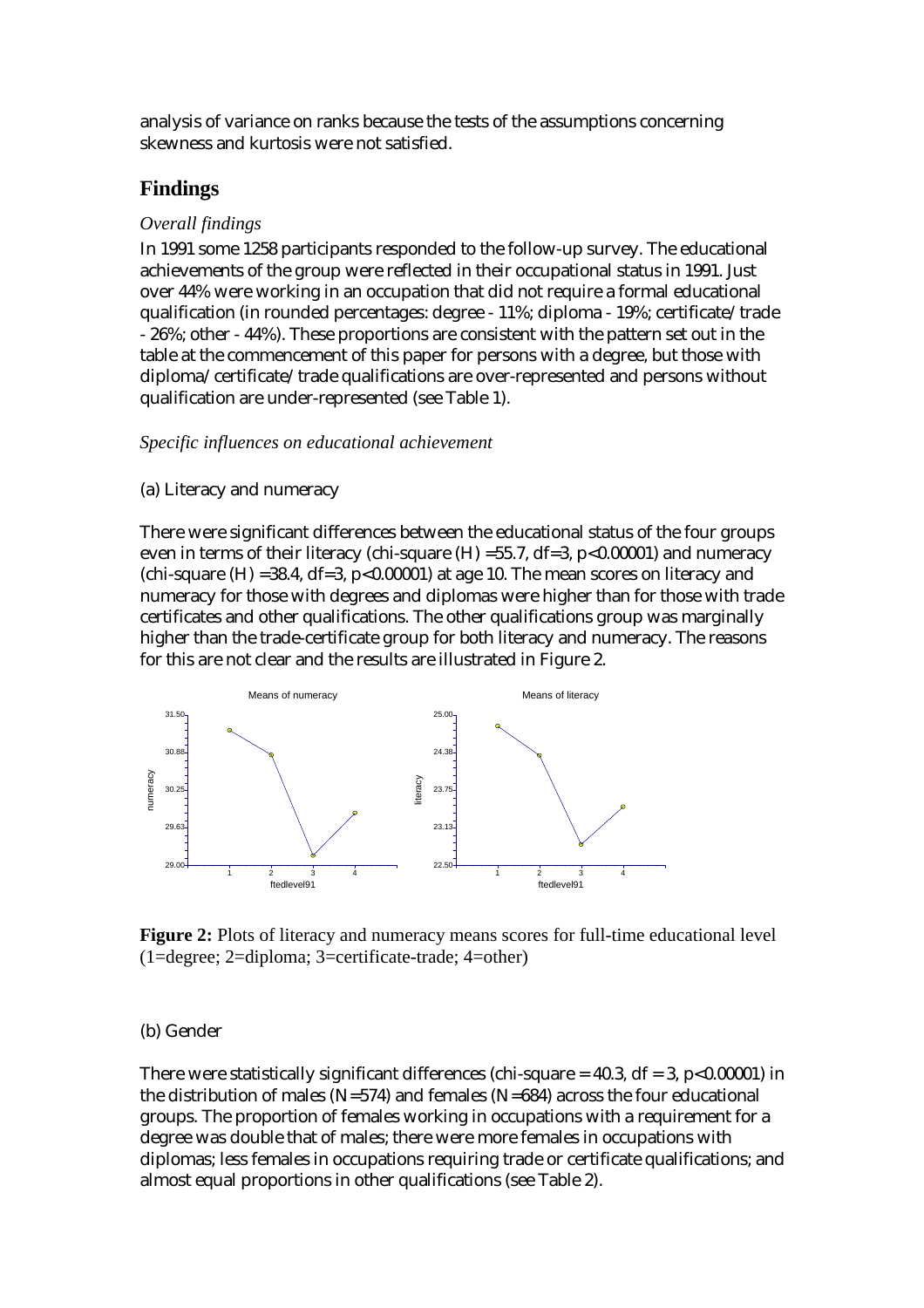| Qualific.  | Male | Female          | Yr  | Did not | Urban | Rural | <b>SES</b> | <b>SES</b> | English  | Non-     |
|------------|------|-----------------|-----|---------|-------|-------|------------|------------|----------|----------|
|            |      |                 | 12  | finish  |       |       |            |            | speaking | English  |
|            |      |                 |     | vr 12   |       |       |            |            |          | speaking |
| Degree     | 7%   | 4%              | 16% | 2%      | 11%   | 9%    | 12%        | 10%        | 11%      | 14%      |
| Diploma    | 15%  | 22%             | 20% | 17%     | 19%   | 16%   | 17%        | 16%        | 19%      | 13%      |
| Trade/Cert | 33%  | 21%             | 19% | 37%     | 24%   | 28%   | 23%        | 35%        | 28%      | 26%      |
| Other      | 46%  | 43%             | 45% | 45%     | 47%   | 46%   | 48%        | 40%        | 42%      | 48%      |
| 1.11       |      | $\cdot$ $\cdot$ |     |         |       |       |            |            |          |          |

**Table 2:** Cross-tabulations of qualifications with demographic factors

All percentages rounded

### (c) Completion of year 12

As expected, the completion of the highest level of secondary schooling (N=726) had a profound impact on achievement of degree and diploma qualifications (chi-square  $= 70.8$ , df  $= 3$ , p<0.00001) (see Table 2). The probability of someone who had not completed the highest level of secondary schooling working in an occupation requiring a degree was around 2%; and those who had not completed the highest level of secondary schooling were over-represented in the trade-certificate group (36.5%).

### (d) Geographic location

The extent of rural location (N=239) did not have a statistically significant impact on the educational level of the occupation attained in 1991 (chi-square  $= 9.7$ , df  $= 9$ , ns). Nevertheless, there were less students from rural regions (9.2%) who achieved a degree compared with urban students (metropolitan 11.3%). On the other hand, participation in certificate-trade level occupations was higher in the rural regions. The results from only the rural and urban students are included in Table 1 for ease of presentation.

(e) Socioeconomic status

Socioeconomic status defined in terms of the father's occupation was clearly related to educational-vocational outcomes for degree and diploma levels, with the highest socioeconomic group having a higher proportion in the degree category than the lowest group. The results from only the highest and lowest socioeconomic levels are indicated in Table 2. The pattern of results differed significantly (chi-square = 27.0, df  $= 15$ , p<0.05) from that expected by chance, but it was not uniform. For example, participation in degree-level occupations was highest for the second socioeconomic group and participation in certificate trade-level occupations was highest for the lowest socioeconomic group.

### (f) Ethnicity

The same mixed pattern of results is evident for ethnicity, with a higher proportion of students of non-English speaking backgrounds achieving at degree level (14%) than those who are Australian born and English speaking (11%). Once again, the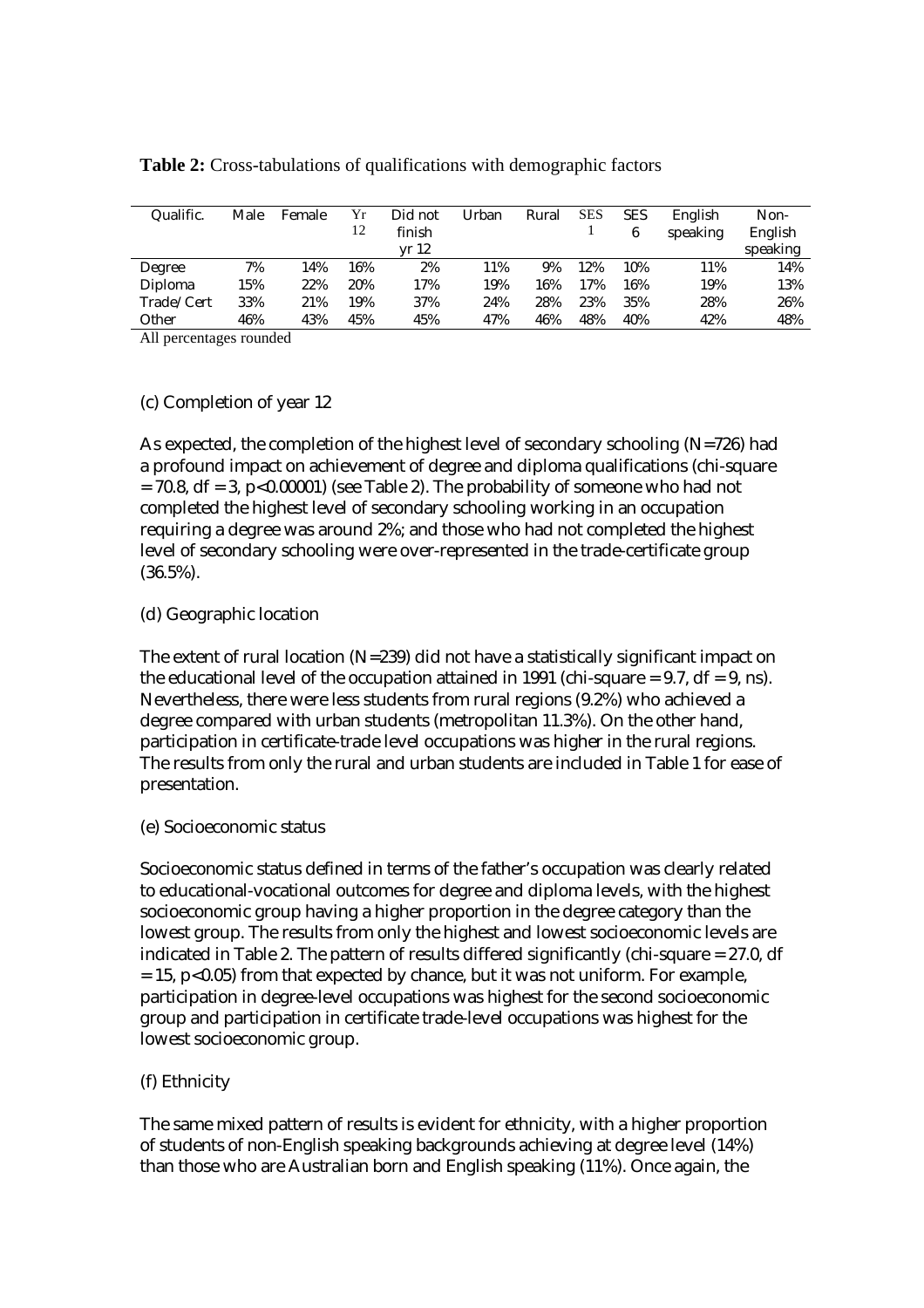pattern of these results was not consistent across the groups, but it varied significantly from that expected (chi-square =  $21.1$ , df =  $6$ , p<0.01).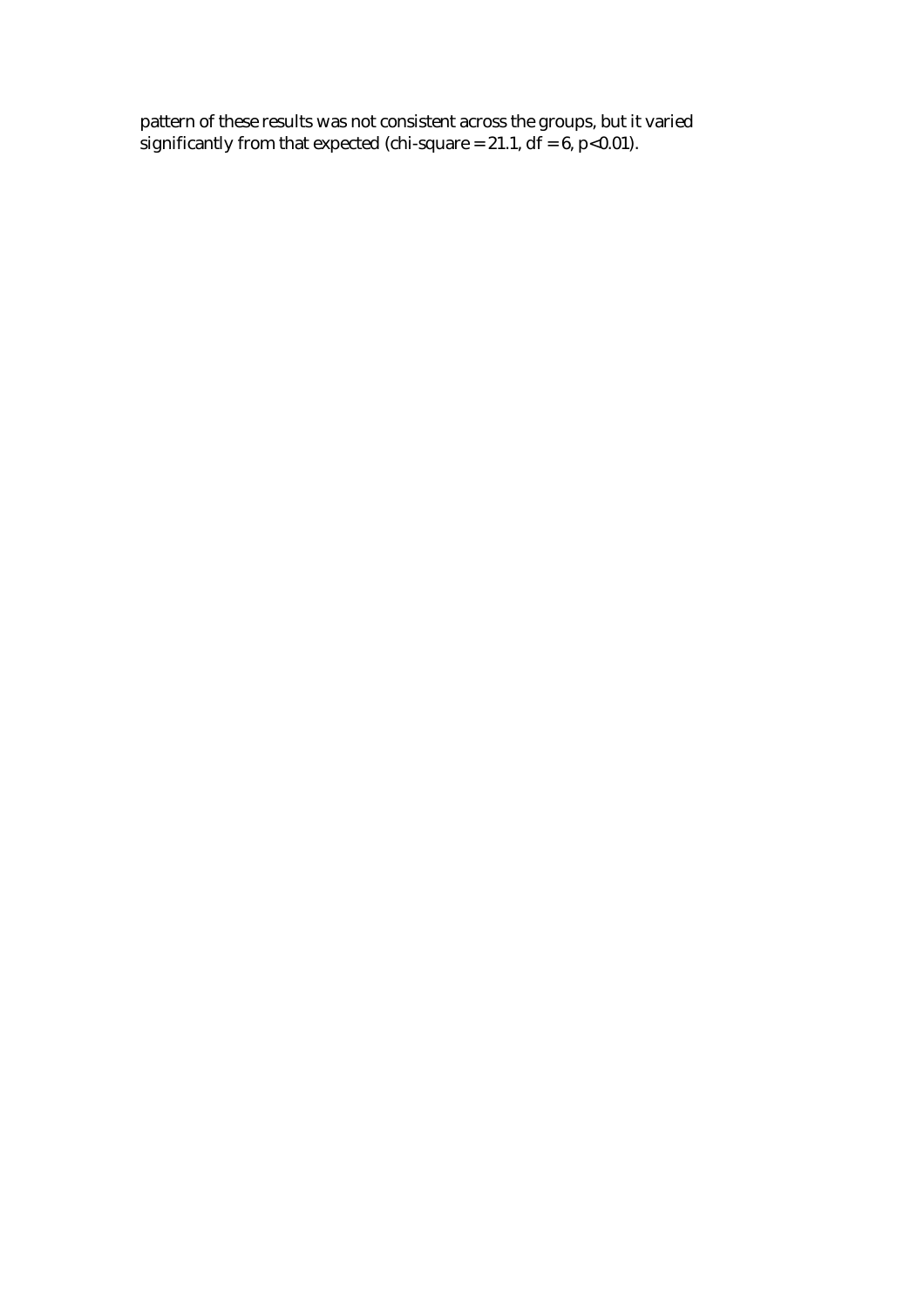### (g) Vocational interests

The pattern of the relationship between vocational achievement and interests was complex and reflected the nature of the labour market (chi-square  $= 58.0$ , df  $= 15$ , p<0.00001). For instance, in line with expectations, the proportion of tradespersons certificates was highest in the Realistic category, which encompasses the technical, outdoor, manual and mechanical occupations (see Table 3). Degree qualifications were highest in the Artistic (ie creative, literary, musical) and Conventional (ie office, computational, clerical) groups. Diploma-level qualifications were highest in the Artistic and Social (ie people contact, social service) occupational categories. The highest level of persons with no qualifications were in the Enterprising (ie business, entrepreneurial, persuasive) occupations. An anomaly in the relationship between vocational interests and achievement was found in the Scientific category, which had few persons in the degree and diploma categories. In part, this may reflect the limited vocational opportunities in Australia for persons with such interests.

| Table 3: Cross-tabulations of qualifications with interest categories |  |  |  |  |
|-----------------------------------------------------------------------|--|--|--|--|
|                                                                       |  |  |  |  |

| Qualification | Realistic | Investigative | Artistic | Social | Enterprising | Conventional |
|---------------|-----------|---------------|----------|--------|--------------|--------------|
| Degree        | 6%        | 8%            | 18%      | 14%    | 9%           | 18%          |
| Diploma       | 14%       | 16%           | 27%      | 21%    | 17%          | 18%          |
| Trade/Cert    | 36%       | 34%           | 14%      | 22%    | 17%          | 26%          |
| Other         | 44%       | 44%           | 41%      | 42%    | 57%          | 39%          |

Note: All percentages are rounded

# **Discussion and conclusions**

The variation that has been noted in educational-vocational achievements of this cohort was not random but influenced by three broad groups of factors. The first of these factors are largely beyond the control of the individual and included: gender, ethnicity, socioeconomic status and geographical location. The second group of factors were educational and included early levels of achievement in literacy and numeracy (as well as later levels of school completion). The final set of factors included the motivational influences of high school interests in vocational areas. For example, vocational education (eg apprenticeships, vocational skills) was linked to gender (male), non-completion of year 12, and a generally lower socioeconomic status and a generally higher level of Realistic interest.

There was an inevitable interaction between factors that has not been taken into account by this study. While it would have been tempting to model these influences through a causal or structural model, this was not considered valid because the factors involved are largely categorical. They do not represent quantities that can be measured precisely or in a valid manner. Nevertheless a qualitative framework can be hypothesised and this is shown in Figure 3.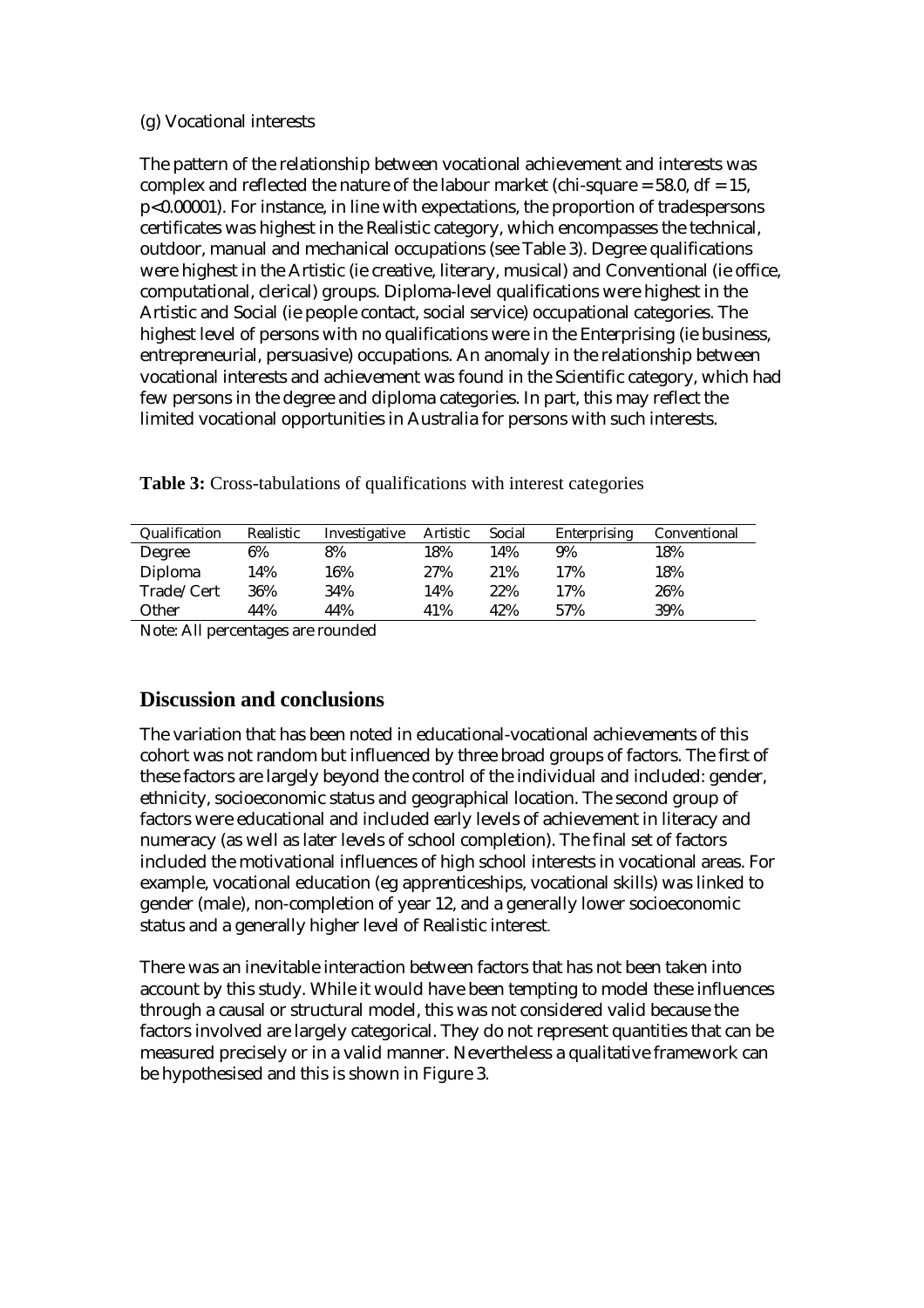**Figure 3:** Factors influencing educational-vocational achievements



This model goes part of the way to accounting for the educational-vocational achievements of youth in transition, especially in the early stages of their careers. It indicates that many education and training aspects are circumscribed and compromised by one's background. In this way, it supports the contentions of Gottfredson (1996), Holland (1997) and Long et al (1999) that were described briefly at the outset. There is potential, however, for individual differences in key areas of educational achievement to influence career paths and to overcome some disadvantages. Finally, personal preferences that are expressed as career interests also exerted a strong directional force on the direction and extent of educationalvocational achievement.

Another dimension along which these factors might be plotted is that of time. Some of the factors were really quite distant from the educational-vocational achievement at age 21 years, whereas others were proximal. These can almost be plotted along a hypothetical (albeit imperfect) time dimension (see Figure 4) in which their influences accumulate over time.

**Figure 4:** A hypothetical time dimension for educational-vocational influences



One limitation of this study is that it was not dynamic and did not account for the national changes over time in educational achievement that reflect the transfer from school to work situations. For instance, it did not account for the creeping credentialism or the gradual increase in national educational achievements that was identified in Table 1. Nor was it helpful in predicting individual achievement, since it was essentially a description of how one nationally representative cohort developed. It may be possible to determine a table of probabilities that indicated the chance of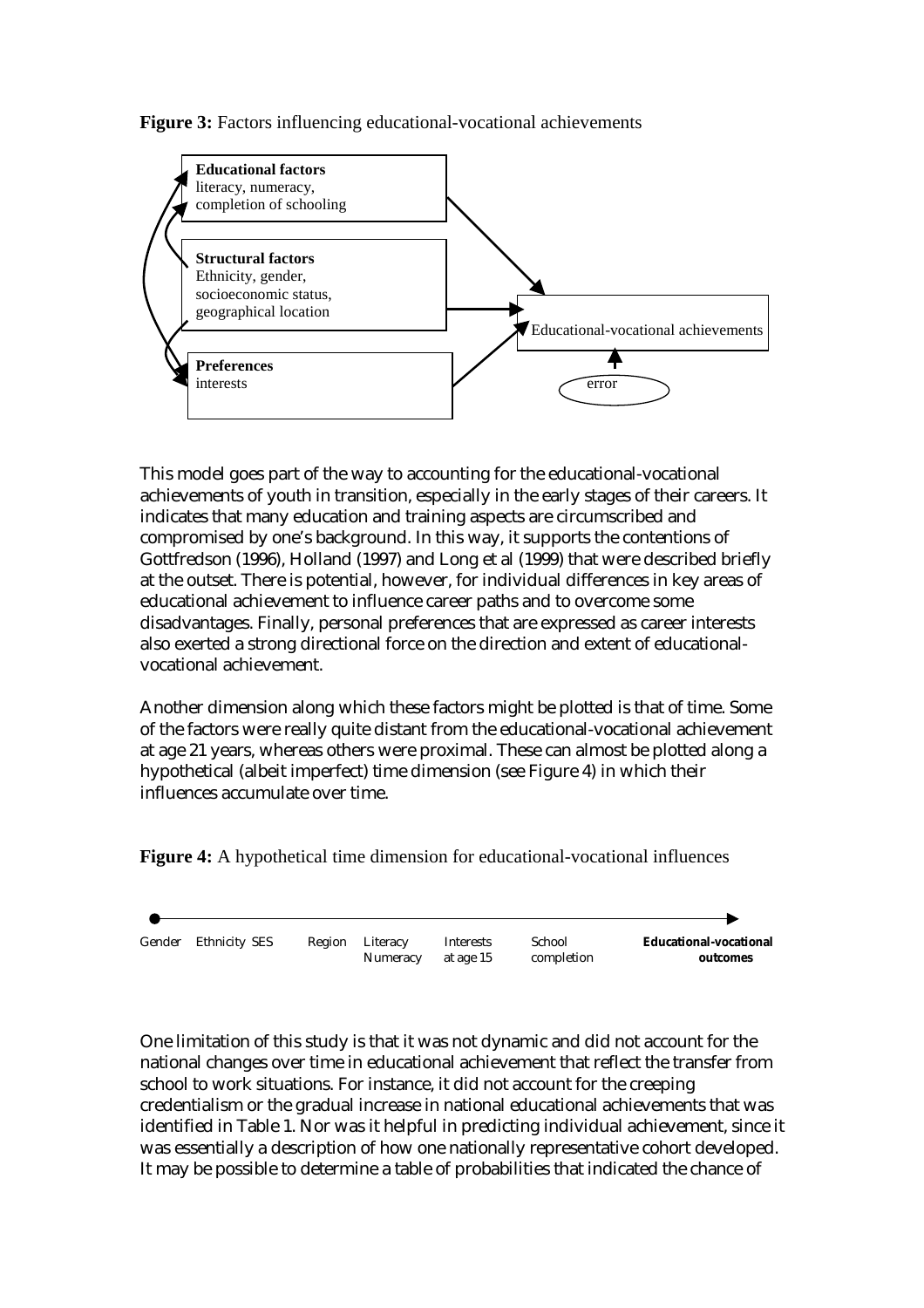obtaining a particular level of educational achievement given combinations of factors, but the potential permutations of factors would be daunting. Furthermore, the data from this study are only of historical interest and may not be indicative of the latest influences and trends in educational-vocational achievement. Nevertheless the data are important as an indicator of past achievements and represent the first analysis of this nationally representative cohort since the public release of this information.

On the basis of the information from this study, it appears that the most powerful influences on ultimate educational-vocational achievement might well be (in order of effect size): literacy, numeracy, the completion of Year 12, type of vocational interest, gender, socioeconomic status, ethnicity and rurality. From a practical perspective, there is scope to identify those persons with educational potential at a relatively early age, especially those who might otherwise be disadvantaged by their background. Secondly, it is also possible to outline educational and vocational options given the pattern of interests and educational potential of a person, in order to maximise his/her success and satisfaction. Thirdly, it seems possible to plan on a large scale for ways in which to overcome some of those factors that circumscribe educational and training outcomes of youth in transition.

# **Acknowledgements**

I am indebted to the Australian Council for Educational Research (ACER) for making the Youth in Transition data available to me as well as allowing me to work at the ACER. Preparation of this paper was supported financially through the Research Centre for Vocational Education and Training and Australian National Training Authority.

# **References**

Ainley J, Robinson L, Harvey-Beavis A, Elsworth G and Fleming M (1994) Subject choice in years 11 and 12. Canberra: Australian Government Publishing Service.

Athanasou J A (2001) Analysis of responses to vocational interest items: a study of Australian high school students. Journal of Career Assessment.

Australian Bureau of Statistics (1991/2000) Transition from education to work. Catalogue no 6227.0, May 1991 and May 2000.

Bourke S F, Mills J M, Stanyon J and Holzer F (1981) Performance in literacy and numeracy: 1980. Canberra: Australian Government Publishing Service.

Broom L, Duncan-Jones P, Jones F L and McDonnell P (1977) Investigating social mobility. Canberra: ANU Press.

Gottfredson, L S (1981) Circumscription and compromise: a developmental theory of occupational aspirations. Monograph. Journal of Counseling Psychology, vol 28, pp 545-579.